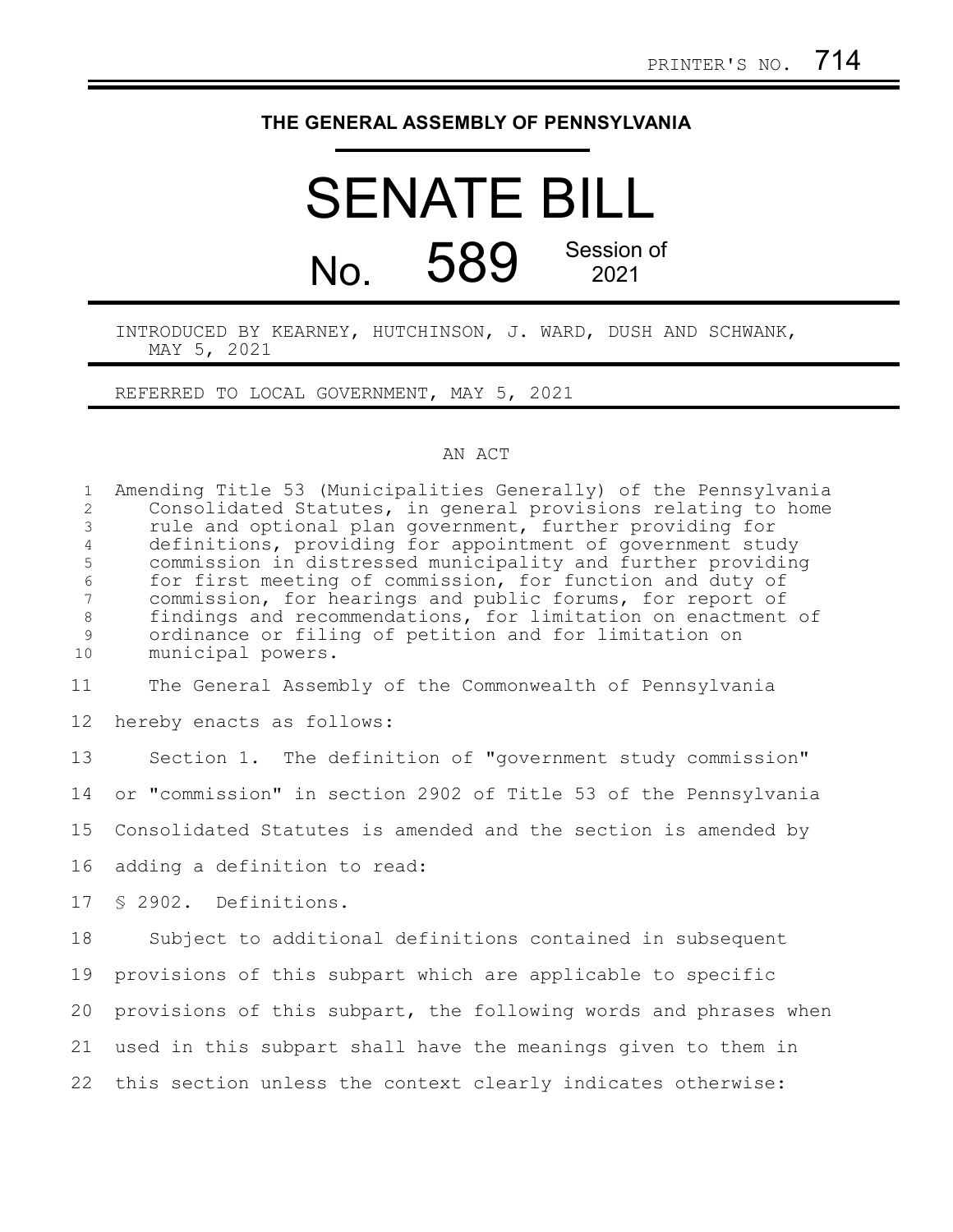\* \* \* 1

| $\overline{2}$ | "Distressed municipality." A municipality that has adopted     |
|----------------|----------------------------------------------------------------|
| 3              | and is implementing an active recovery plan adopted under      |
| 4              | section 245, 246 or 256 of the act of July 10, 1987 (P.L.246,  |
| 5              | No.47), known as the Municipalities Financial Recovery Act.    |
| 6              | $\star$ $\star$ $\star$                                        |
| 7              | "Government study commission" or "commission." The body        |
| $8\,$          | elected or appointed under the provisions of Subchapter B      |
| 9              | (relating to procedure for adoption of home rule charter or    |
| 10             | optional plan of government).                                  |
| 11             | $\star$ $\star$ $\star$                                        |
| 12             | Section 2. Title 53 is amended by adding a section to read:    |
| 13             | \$ 2914.1. Appointment of government study commission in       |
| 14             | distressed municipality.                                       |
| 15             | General rule.--The council of a distressed municipality<br>(a) |
| 16             | may, by resolution, vote to organize a government study        |
| 17             | commission under this section if the recovery plan adopted by  |
| 18             | the distressed municipality recommends that the distressed     |
| 19             | municipality consider the adoption of a home rule charter or   |
| 20             | amendment of an existing home rule charter.                    |
| 21             | (b) Membership.--A government study commission organized       |
| 22             | under subsection (a) shall be composed as follows:             |
| 23             | (1) Each member of the council or a designee of the            |
| 24             | member.                                                        |
| 25             | (2) In the case of a municipality with an elected mayor        |
| 26             | that is not a member of council, the mayor or the mayor's      |
| 27             | designee.                                                      |
| 28             | The coordinator appointed under the act of July 10,<br>(3)     |
| 29             | 1987 (P.L.246, No.47), known as the Municipalities Financial   |
| 30             | Recovery Act, shall serve as an ex officio member of the       |
|                |                                                                |

20210SB0589PN0714 - 2 -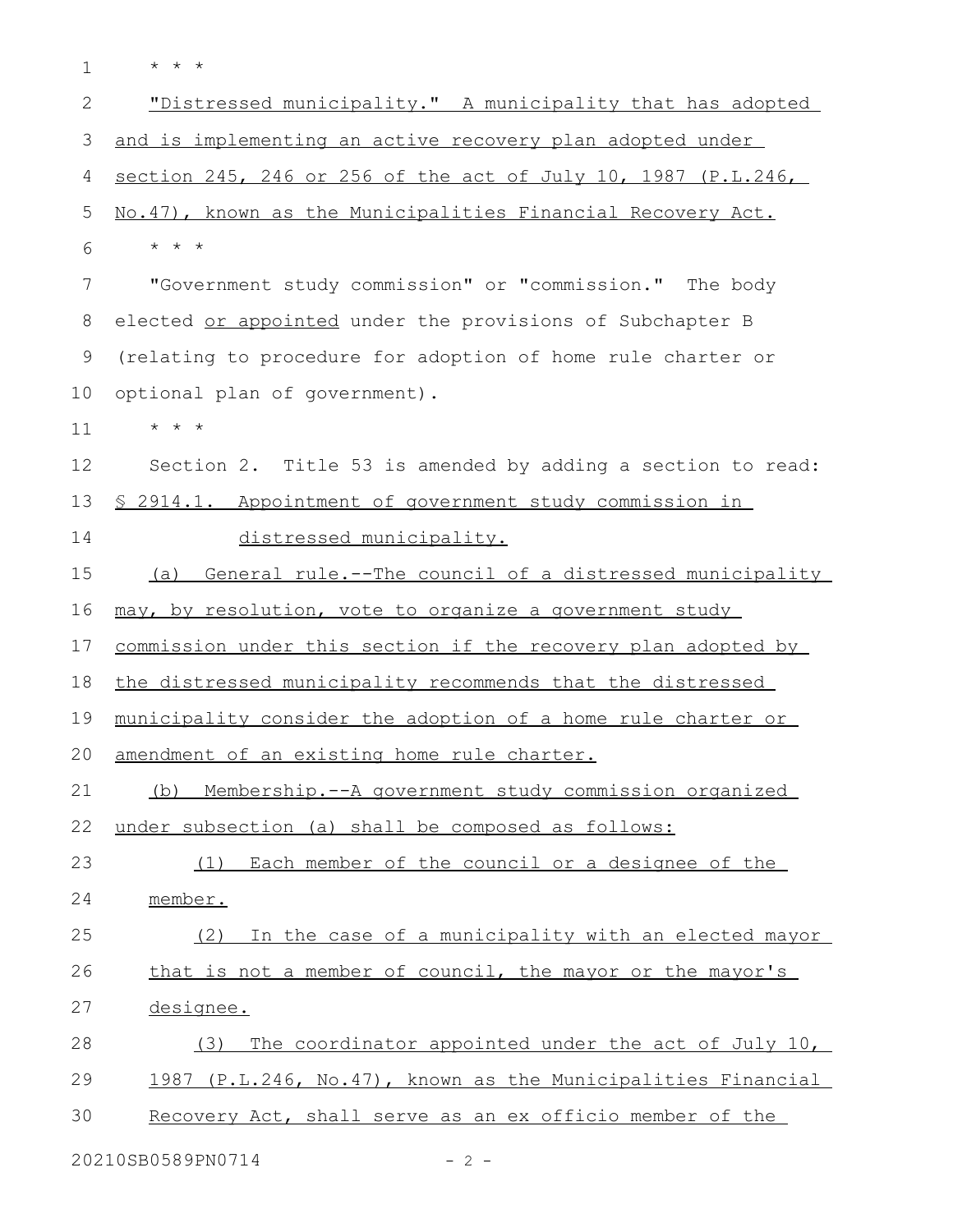commission. 1

| 2           | Oath of office of members. -- As soon as possible and in<br>(C)        |
|-------------|------------------------------------------------------------------------|
| 3           | <u>any event no later than 30 days after a resolution to organize</u>  |
| 4           | under subsection (a), the members of the commission under              |
| 5           | subsection (a) shall make an oath in the same manner provided          |
| 6           | under section 2915 (relating to oath of office of members of           |
| 7           | commission).                                                           |
| 8           | Applicability.--Except as otherwise provided, the<br>(d)               |
| $\mathsf 9$ | provisions of sections 2911 (relating to submission of question        |
| 10          | <u>for election of government study commission), 2912 (relating to</u> |
| 11          | election of members of commission), 2913 (relating to nomination       |
| 12          | of candidates), 2914 (relating to results of election) and 2915        |
| 13          | shall not apply to a government study commission organized under       |
| 14          | this section.                                                          |
| 15          | (e) Termination of distressed status.--The subsequent                  |
| 16          | termination of distressed status of a distressed municipality          |
| 17          | shall not have any effect on an existing government study              |
| 18          | commission under subsection (a).                                       |
| 19          | Section 3. Sections 2916(a), 2918, 2920, 2921(a) and (c),              |
| 20          | 2927 and 2962(b) and (i) of Title 53 are amended to read:              |
|             | 21 \$ 2916. First meeting of commission.                               |
| 22          | (a) Procedure.--As soon as possible and in any event no                |
| 23          | later than 15 days after its certification of election or              |
| 24          | appointment under section 2914.1 (relating to appointment of           |
| 25          | government study commission in distressed municipality), as            |
| 26          | applicable, the government study commission shall organize and         |
| 27          | hold its first meeting and elect one of its members chairman and       |
| 28          | another member vice chairman, fix its hours and place of meeting       |
| 29          | and adopt rules for the conduct of its business it deems               |
| 30          | necessary and advisable.                                               |
|             | 20210SB0589PN0714<br>$-3 -$                                            |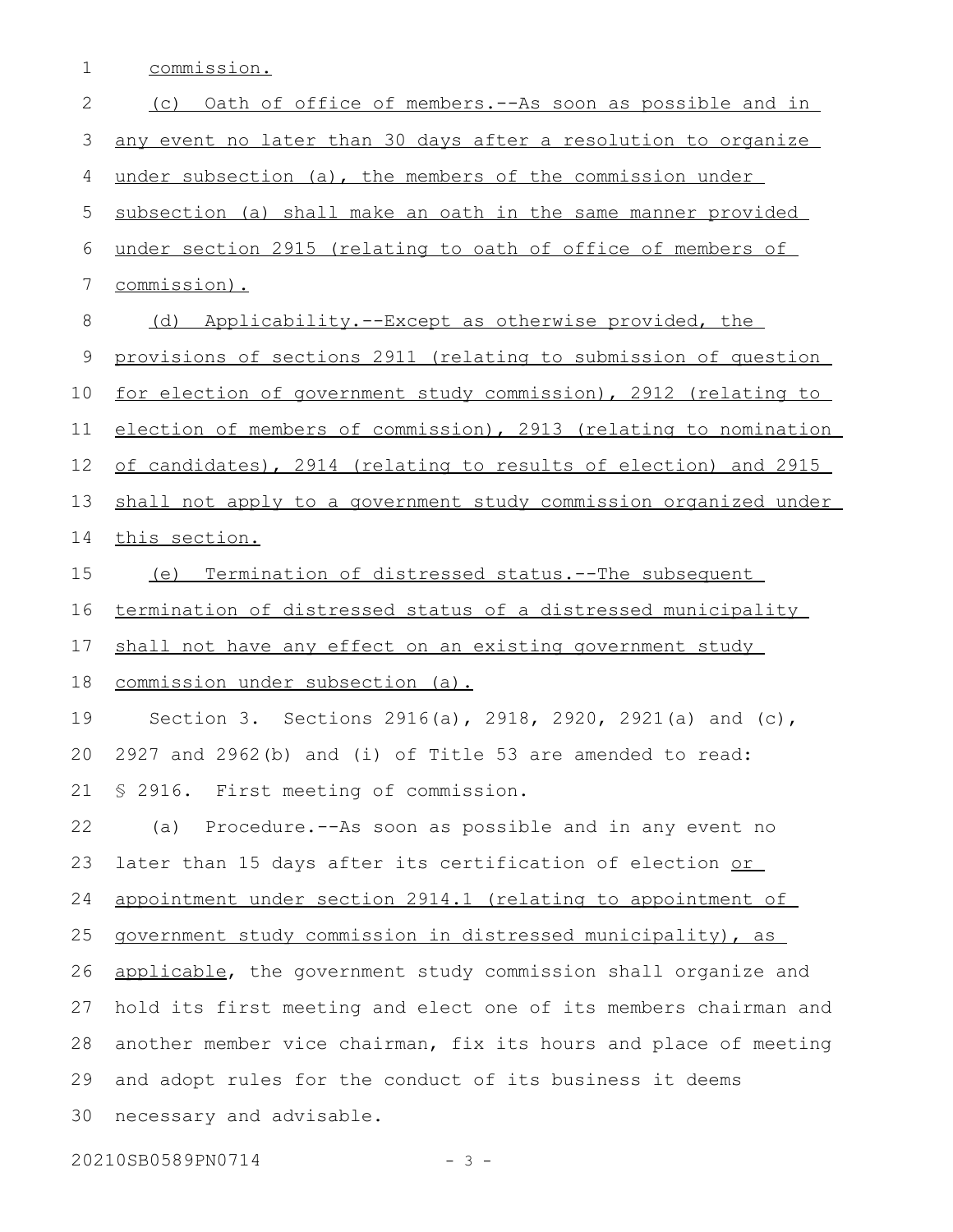\* \* \* 1

§ 2918. Function and duty of commission. 2

(a) General rule.--The government study commission shall study the form of government of the municipality to compare it with other available forms under the laws of this Commonwealth and determine whether or not in its judgment the government could be strengthened or made more clearly responsible or accountable to the people or whether its operation could become more economical or efficient under a changed form of government. (b) Duties in distressed municipality.--In addition to the requirements of subsection (a), a government study commission under section 2914.1 (relating to appointment of government study commission in distressed municipality), shall study and consider the following: (1) The recommendations within the distressed municipality's recovery plan. (2) The municipal services currently provided by the distressed municipality that should be provided under a changed form of government. (3) The sources of fiscal and managerial dysfunction that exist under the municipality's current form of government that could be improved under a changed form of government. § 2920. Hearings and public forums. (a) General rule.--The government study commission shall 3 4 5 6 7 8 9 10 11 12 13 14 15 16 17 18 19 20 21 22 23 24 25

hold one or more public hearings, may hold private hearings and sponsor public forums and generally shall provide for the widest possible public information and discussion respecting the purposes and progress of its work. 26 27 28 29

(b) Coordinator hearing.--In addition to any hearings and 30

20210SB0589PN0714 - 4 -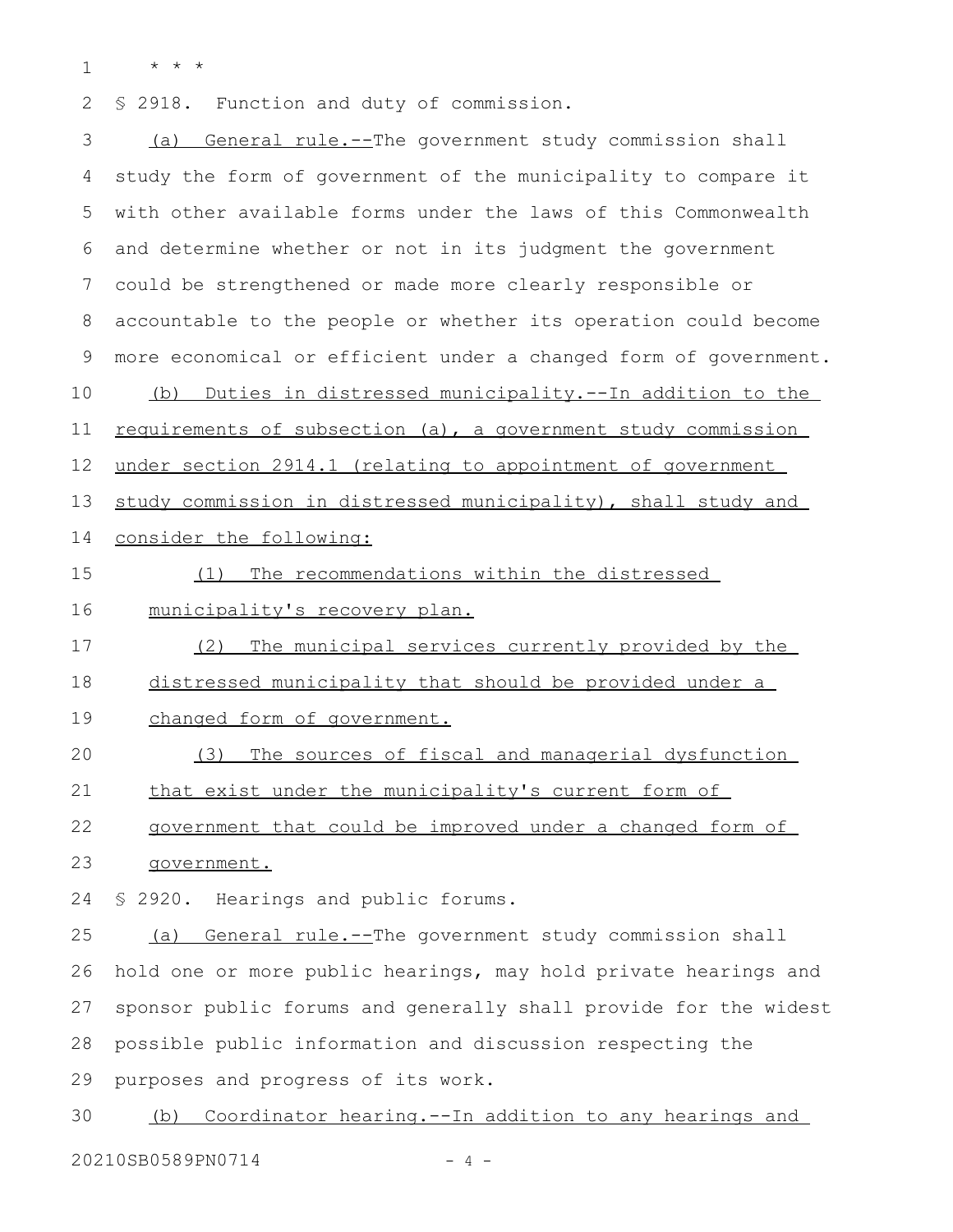forums conducted under subsection (a), a government study commission under section 2914.1 (relating to appointment of government study commission in distressed municipality) shall hold a public hearing within 30 days after the publication of its findings and recommendations in section 2921 (relating to report of findings and recommendations) and request that the recovery coordinator provide testimony as to the suitability of the proposals to address the causes of fiscal distress in the municipality. 1 2 3 4 5 6 7 8 9

§ 2921. Report of findings and recommendations. 10

(a) General rule.--The government study commission shall report its findings and recommendations to the citizens of the municipality within nine months from the date of its election, or appointment, except that it shall be permitted an additional nine months if it elects to prepare and submit a proposed home rule charter and an additional two months if it chooses to elect its municipal council by districts. It shall publish or cause to be published sufficient copies of its final report for public study and information and shall deliver to the municipal clerk or secretary sufficient copies of the report to supply it to any interested citizen upon request. If the commission recommends the adoption of a home rule charter or any of the optional plans of government as authorized in this subpart, the report shall contain the complete plans as recommended. 11 12 13 14 15 16 17 18 19 20 21 22 23 24

\* \* \* 25

(c) Filing [copy with Department of Community and Economic Development] copies.--A copy of the final report of the commission with its findings and recommendations shall be filed with the Department of Community and Economic Development and the Local Government Commission. 26 27 28 29 30

20210SB0589PN0714 - 5 -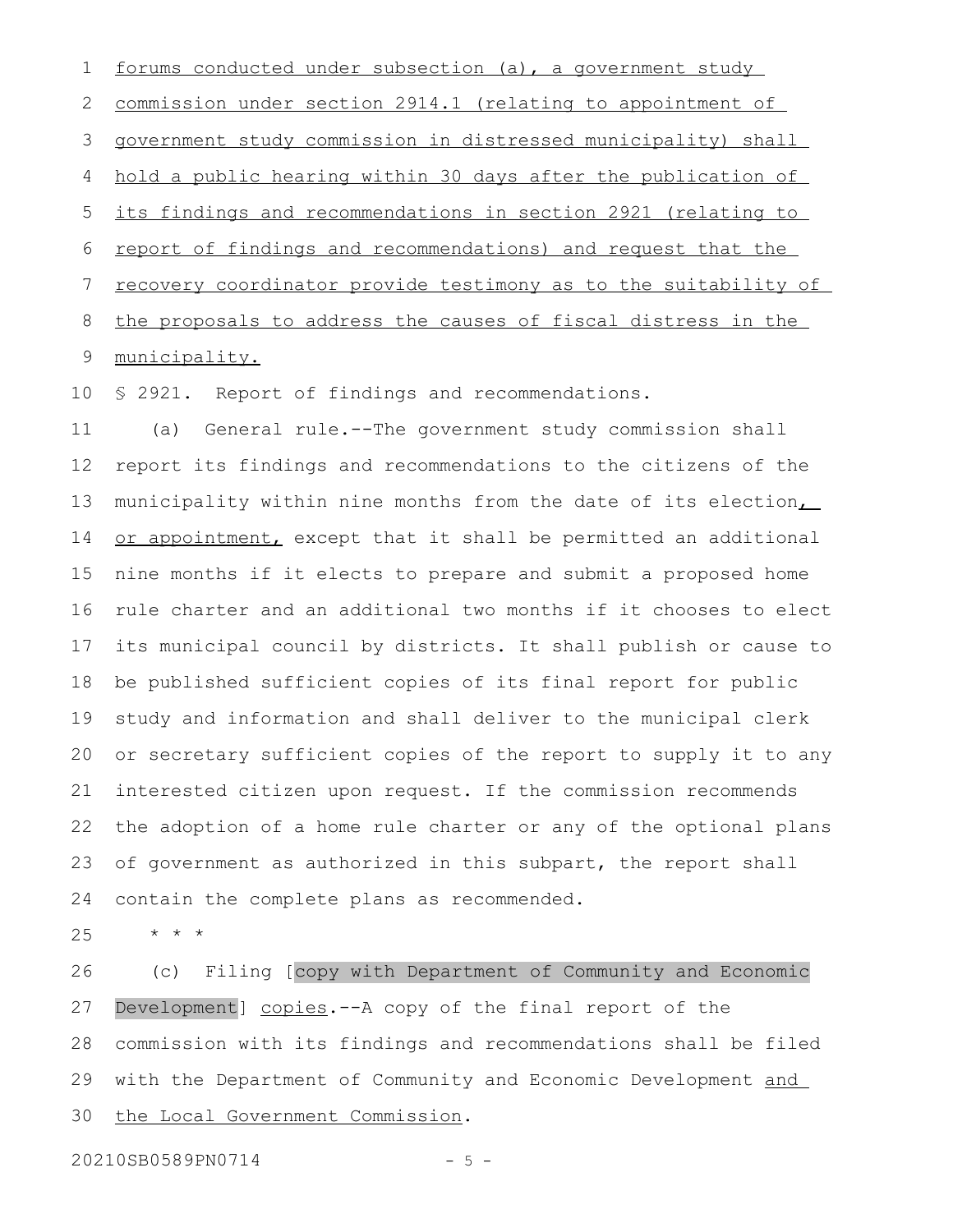\* \* \* 1

§ 2927. Limitation on enactment of ordinance, resolution or filing of petition. 2 3

(a) General rule.--An ordinance may not be passed and a petition may not be filed for the election of a government study commission pursuant to section 2911 (relating to submission of question for election of government study commission) and a resolution may not be adopted for the appointment of a government study commission under section 2914.1 (relating to appointment of government study commission in distressed municipality) while proceedings are pending under any other petition [or], ordinance or resolution filed or passed under the authority of this subpart nor on the same question if it has been defeated within four years after an election has been held pursuant to any such ordinance or petition passed or filed. (b) Time for commencement of proceedings.--For the purpose of this section, proceedings shall be considered as having started: 4 5 6 7 8 9 10 11 12 13 14 15 16 17 18

(1) In the case of an ordinance, upon the final vote of council in favor of the ordinance, notwithstanding the fact that the ordinance cannot take effect until a certain number of days thereafter. 19 20 21 22

(2) In the case of a petition, as soon as it is properly signed by one-third of the number of registered voters required for the petition and written notice thereof filed in the office of the county board of elections and in the office of the municipal clerk or secretary, who shall cause the notice to be immediately posted in a conspicuous place in the office, open to public inspection. 23 24 25 26 27 28 29

(3) In the case of a resolution, upon the adoption of 20210SB0589PN0714 - 6 -30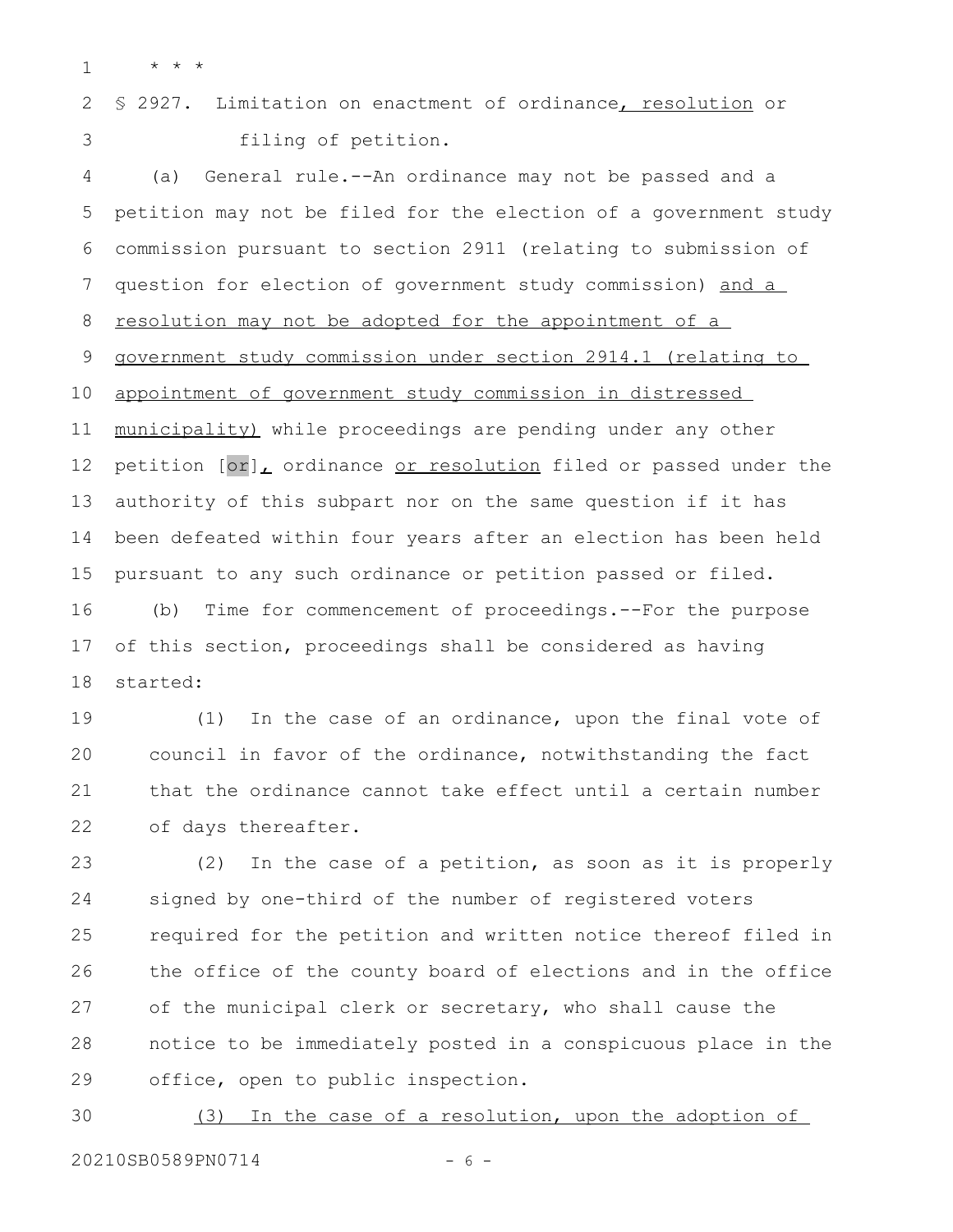the resolution. 1

§ 2962. Limitation on municipal powers. 2

\* \* \* 3

(b) Taxing power.--Unless prohibited by the Constitution of Pennsylvania, the provisions of this subpart or any other statute or its home rule charter, a municipality which has adopted a home rule charter shall have the power and authority to enact and enforce local tax ordinances upon any subject of taxation granted by statute to the class of municipality of which it would be a member but for the adoption of a home rule charter at any rate of taxation determined by the governing body. No home rule municipality shall establish or levy a rate of taxation upon nonresidents which is greater than the rate which a municipality would have been authorized to levy on nonresidents but for the adoption of a home rule charter. The governing body shall not be subject to any limitation, other than a provision of the home rule charter of the governing body, on the rates of taxation imposed upon residents. 4 5 6 7 8 9 10 11 12 13 14 15 16 17 18

\* \* \* 19

(i) Establishment of rates of taxation.--No provision of [this subpart or any other statute] law shall limit a municipality which adopts a home rule charter from establishing its own rates of taxation upon all authorized subjects of taxation except [those specified in subsection (a)(7)] as provided in this section. 20 21 22 23 24 25

\* \* \* 26

Section 4. Except as otherwise provided, the amendment of 53 Pa.C.S. § 2962 shall apply to any home rule charter provision, including a provision adopted prior to the effective date of this act. Notwithstanding the provisions of this section, the 27 28 29 30

20210SB0589PN0714 - 7 -